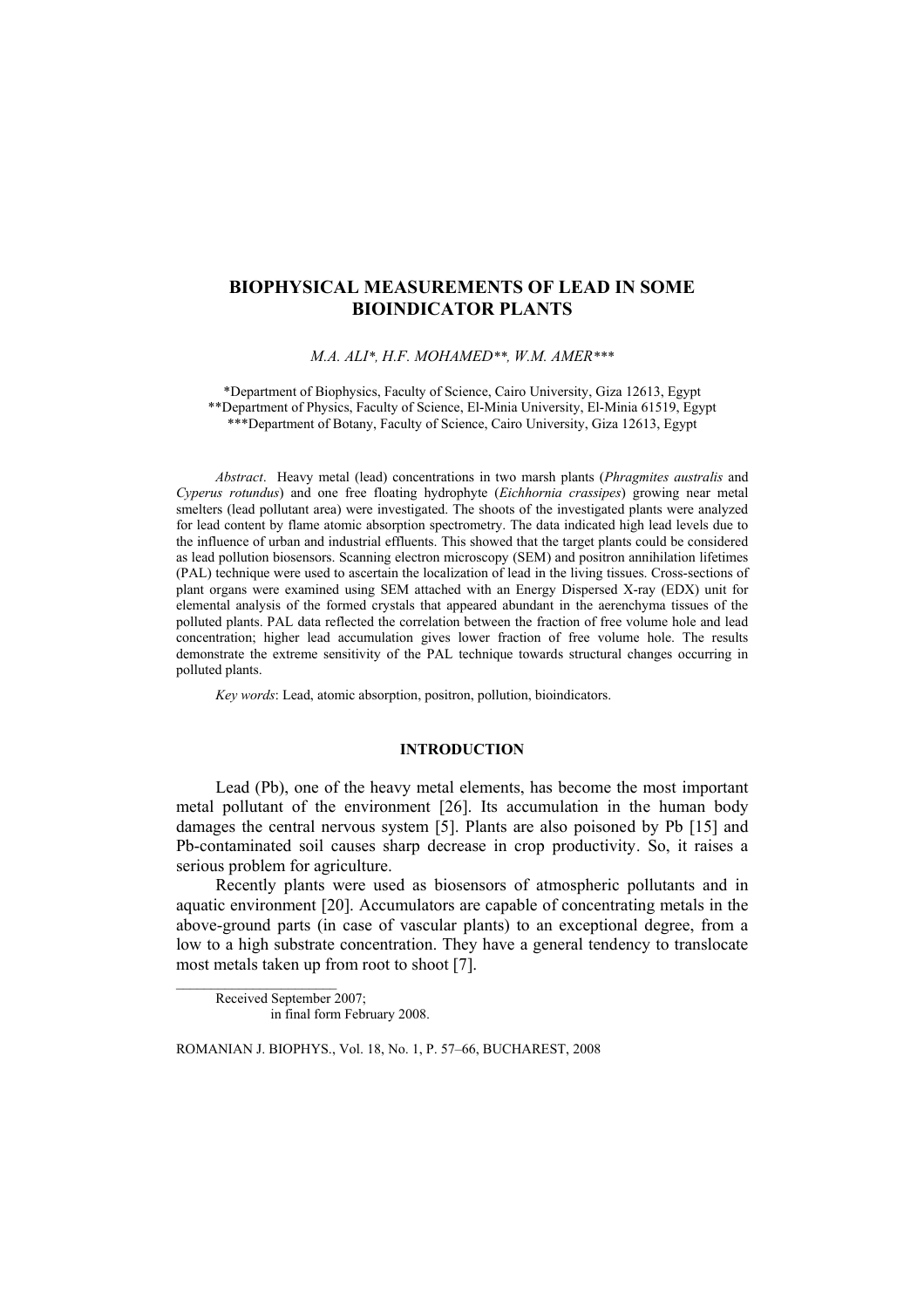The mechanisms of metal tolerance can be classified into internal tolerance mechanisms in the symplasm and exclusion mechanisms in the apoplasm and at the plasma membrane [18]. The internal tolerance mechanisms immobilize. compartmentalize, or detoxify metals in the symplasm by using metal binding compounds [9]. In contrast the exclusion mechanisms prevent metals from entering or staying in the symplasm and coming in contact with sensitive intracellular sites. For example, Al tolerance is conferred by Al exclusion from the root tip, with an increased capacity to release organic acids such as citrate [19] and oxalate [31].

When positrons from a radioactive source are injected into a condensed medium, they lose their energy rapidly in collisions with atoms and molecules of the surrounding medium. Very soon (in the range of  $\sim$ ps), they equilibrate with the surroundings. The thermalised positrons then annihilate with electrons leading to emission of two 511 keV photons. The mean implantation range varying from 10 to 1000 um guarantees that positrons reach the bulk of the sample material [22]. Positron lifetime spectroscopy measures the time a positron spends in the sample between implantation and annihilation. The average lifetime of positrons is characteristic of each material and varies from 100 to 500 ps [22]. During the slow down process, a fraction of positrons combines with electrons to form positronium (Ps) atoms, which become trapped in atomic size holes. Ps can be formed in either a triplet state (ortho-positronium, o-Ps) or a singlet state (para-positronium, p-Ps) forming in a ratio of 3:1, respectively.

Using the positron as a probe for biological applications was attempted quite early [8, 10]. Two features of positron annihilation techniques make it specially attractive for the present study: the sensitivity of positron annihilation parameters to structural and conformational transformations occurring in the surrounding medium [13] and because it is a non destructive probe which enables measurements with great sensitivity without perturbing the studied samples [12]. Despite the significant problem that Pb toxicity poses for agriculture. Pb tolerance mechanisms of plants are to date not well understood [30]. Therefore, the aim of the present study is to clarify Pb tolerance mechanisms in some biosensors, namely two marsh plants (*Phragmites australis* and *Cyperus rotundus*) and one free floating hydrophyte *(Eichhornia Crassipes)*. The sites of Pb accumulation in these plants were investigated via the application of microprobe techniques: positron annihilation and scanning electron microscope (SEM).

### **MATERIALS AND METHODS**

The selected site is a Cairo district "Shobra", which is one of the highly polluted multi-purpose areas. Lead smelters are distributed in many locations in it. In addition, the main water irrigation canal known as "Ismaelia canal" crosses the area. The lead concentrations (measured by Environmental Hazards and Mitigation Center - Cairo University) in air, soil and water were found to exceed the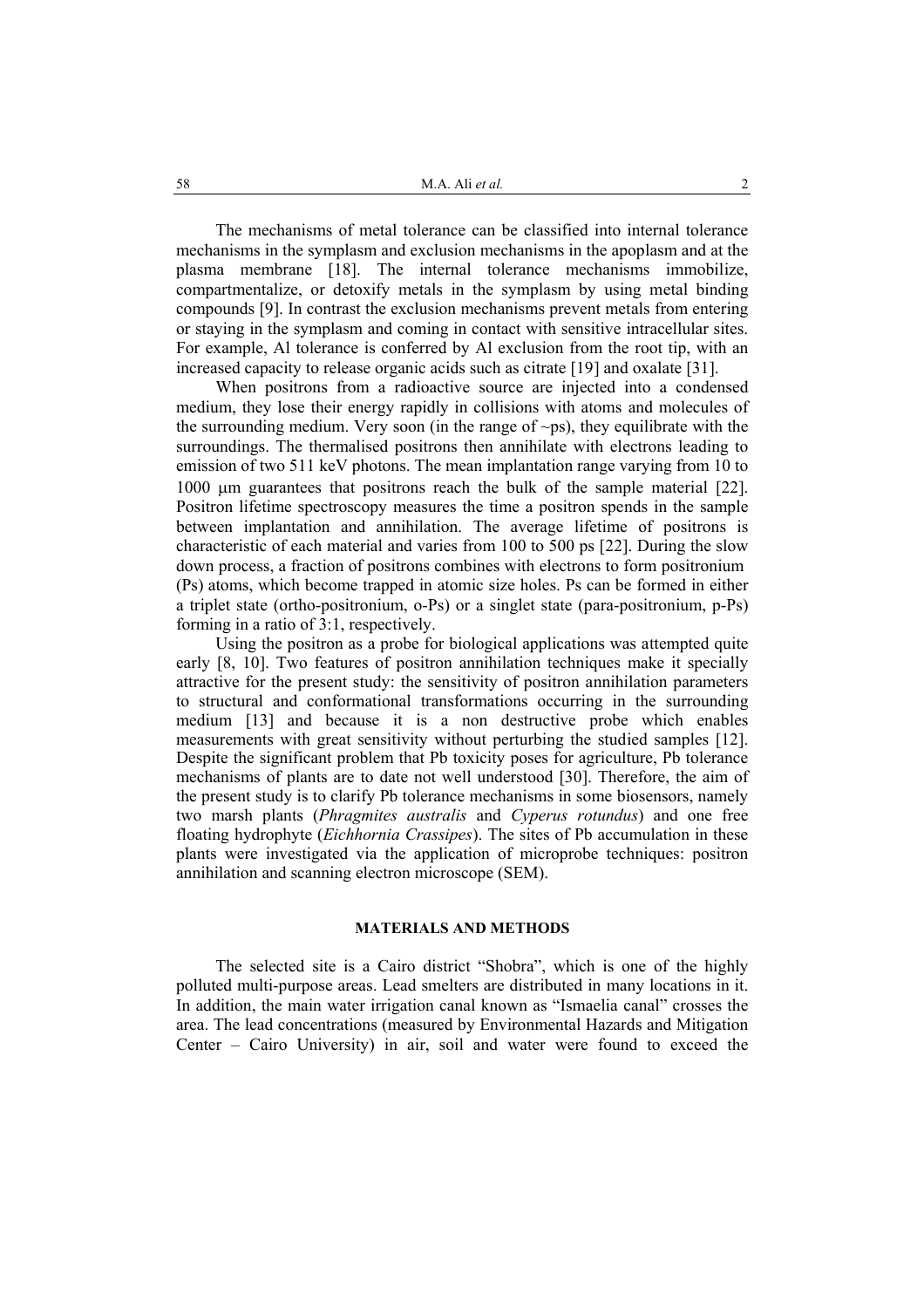provincial soil cleanup guidelines for lead  $(500 \mu g/g)$  established for residential, parkland and agricultural levels [29].

Vegetative shoots of the plants were collected from their natural habitats, which were located 100 m from the lead smelters. Phragmites and Cyperus samples were collected from 1.5 m height plants, while *Eichhornia* samples were obtained from plants having about seven leaves per rosette. Samples were taken by transversal cuts of fresh stems, immediately after excision of the target plants. The investigated parts were taken from the second internode above the soil surface. stem at 5 cm above the soil surface and the lower third of the swollen leaf petiole for *Phragmites, Cyperus* and *Eichhornia*, respectively. *Cyperus* is a common helophytic plant in Egypt [6]; it was a co-dominant species with *Phragmites* in the selected polluted site. Ten samples were collected from ten individuals of each target plant. Sampling was carried out three times at intervals of one-month during summer. Control plants were collected 25 kilometers from the smelters from the non-polluted area in the Nile bank [lead concentration decreased linearly with the distance from smelters [4]].

Pb concentration was determined by a flame atomic absorption spectrophotometer [Perkin Elmer 2001]. The plant samples were washed, first with tap water and then deionized water, and dried at 80°C. The plant tissues were digested in 10 ml (1:1, analar concentration HCl:HNO3). The digest was slightly diluted and filtered through Whatman No. 42 ashless filter paper and then diluted to 25 ml with deionized water [3].

The freshly cut samples were preserved in fixative solution for 5 hours then cut by hand microtome. The sections were air dried and coated with carbon for SEM study.

SEM photographs were carried out for the samples, using SEM model Philips XL 30 attached with energy dispersed X-ray (EDX) unit, with accelerating voltage of 30 kV, magnification of  $10\times$  to 400,000 $\times$  and resolution 3.5 nm. Plant sections were examined using SEM attached with an EDX unit for elemental analysis of the formed crystals, which appeared abundant in the polluted plants.

The positron source was prepared by depositing about  $20\mu$ Ci of aqueous 22NaCl on a thin kapton foil (7 µm thick). After drying, 22NaCl spots, it was covered with another similar foil glued together by epoxy glue and evacuated for a long time (more than 24 hours). Positron absorption by the kapton foil was about 10%, which contributes to the short lifetime component and was not separated in the analysis of the lifetime spectra. The PAL measurements were performed using a conventional fast-fast coincidence system. To calculate the time resolution of the system, the PAL spectrum of the kapton sample was measured. Kapton seems to be the only polymer with no positron yield; i.e., it has no long-lived component [24]. The resolution time was calculated using RESOLUTION program [17] and it was 240 ps (full width at half maximum, FWHM). The sample/positron source/sample sandwich was rubbed in Al foil in order to perform PAL measurements at room temperature (about 25°C).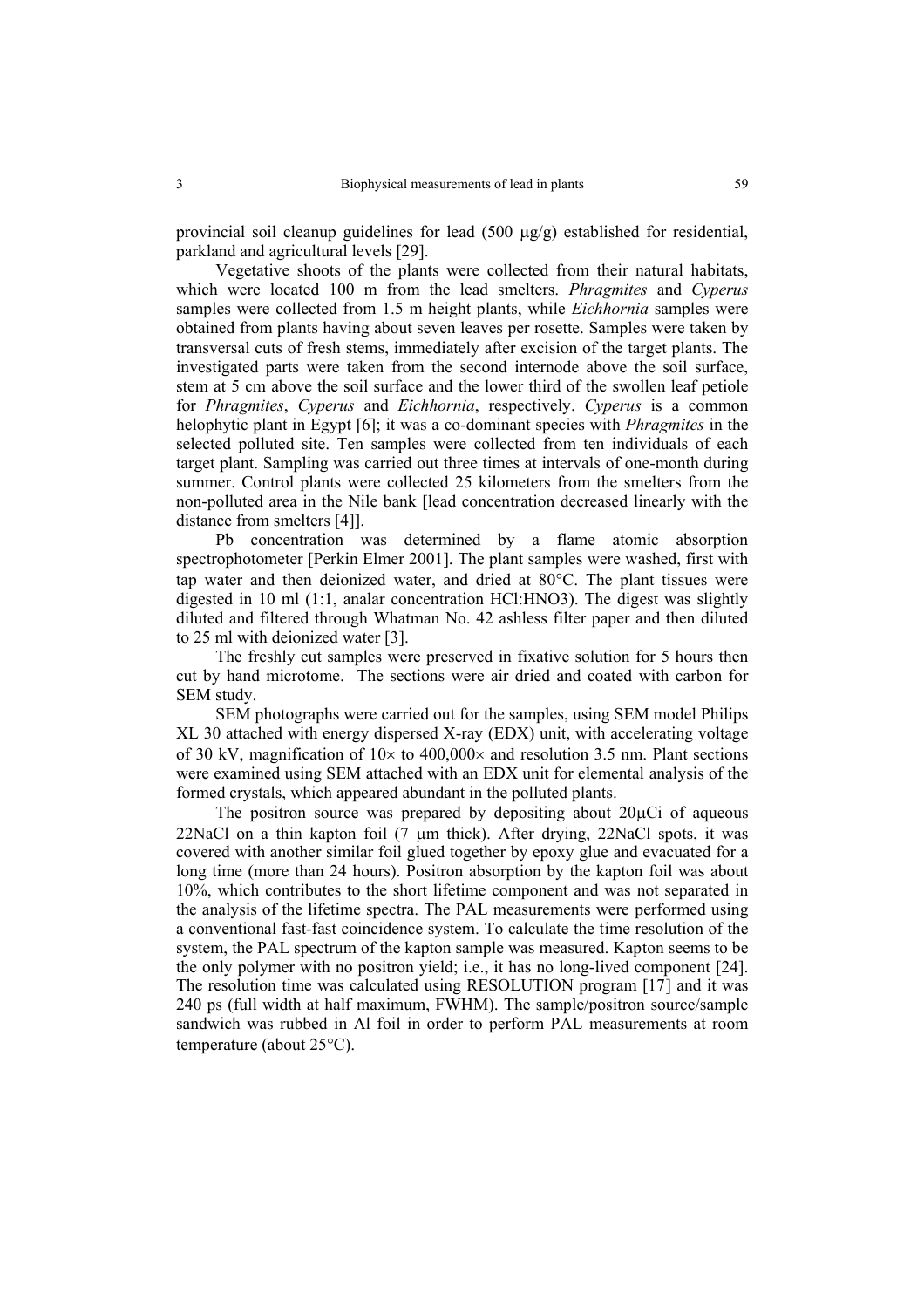The PAL spectrum for a molecular material is normally characterized by three lifetimes:  $\tau_1$ ,  $\tau_2$ , and  $\tau_3$ , and their intensities  $I_1$ ,  $I_2$ , and  $I_3$  (which indicate the number fractions of annihilation events for each mode). In the present work, the lifetime spectra were analyzed to finite term lifetimes using PATFIT program [17] without source correction.

#### **RESULTS AND DISCUSSION**

Table 1 presents Pb concentrations in the investigated plant samples as determined by a flame atomic absorption photometer. The recorded high Pb levels in the polluted plants reflect the influence of urban and industrial effluents and demonstrate the suitability of these plants as Pb pollution biosensors. This is in agreement with the results of other authors [16, 24, 27]. Keller et al. [16] showed that *Phragmites* are generally considered as filters, retaining allochthonous metals that can have toxic effects on biota. They are used efficiently for bioremediation of water and hydro-soils [1]. Schneider and Rubio [27] showed that *Eichhornia* is an excellent bio-absorbent for Pb. As shown in Fig. 1c, sclereids are observed arising from aerenchyma cells of control plant; they are smaller than the spindle crystals of polluted ones.

Table 1

Pb concentrations (ppm) in control and polluted plant samples

| Plant    | Phragmites     | Cyperus         |
|----------|----------------|-----------------|
| Control  | $225 \pm 9.3$  | $125 \pm 5.75$  |
| Polluted | $776 \pm 38.6$ | $331 \pm 14.56$ |

Numerous crystals of different forms are abundant in the aerenchyma tissues of the polluted plants as shown in Figure 1. For *Phragmites* samples quadrangular crystals are abundant in cortical parenchyma cells. For Cyperus and Eichhornia samples the crystals are of triangular and spindle shapes, respectively, and they are frequently met in cortical aerenchyma cells. A semi-quantitative elemental analysis for most of these crystals is presented in Table 2.

Mazen and El-Maghraby [21], using X-ray microanalysis, indicated the presence of three heavy metals (Cd, Pb and Sr) bound with Ca-oxalate crystals. Their results suggest a possible role of Ca-oxalate crystallization in toxic heavy metal deposition and thus tolerance by *Eichhornia*. Anderson et al. [4] showed that Pb was found in the parenchymatous cells of *Quercus nigra* and *Quercus velutina* trees (grown in lead smelting facilities in Alabama).

The different crystals shown in Figure 1 possibly play a protective role in regulating lead bioavailability [St-Cyr and Campbell [28] showed that iron plays a protective role in regulating zinc bioavailability in aquatic plants. Also, it may be formed as a defense mechanism because it appears very frequently in plant samples collected from the polluted site.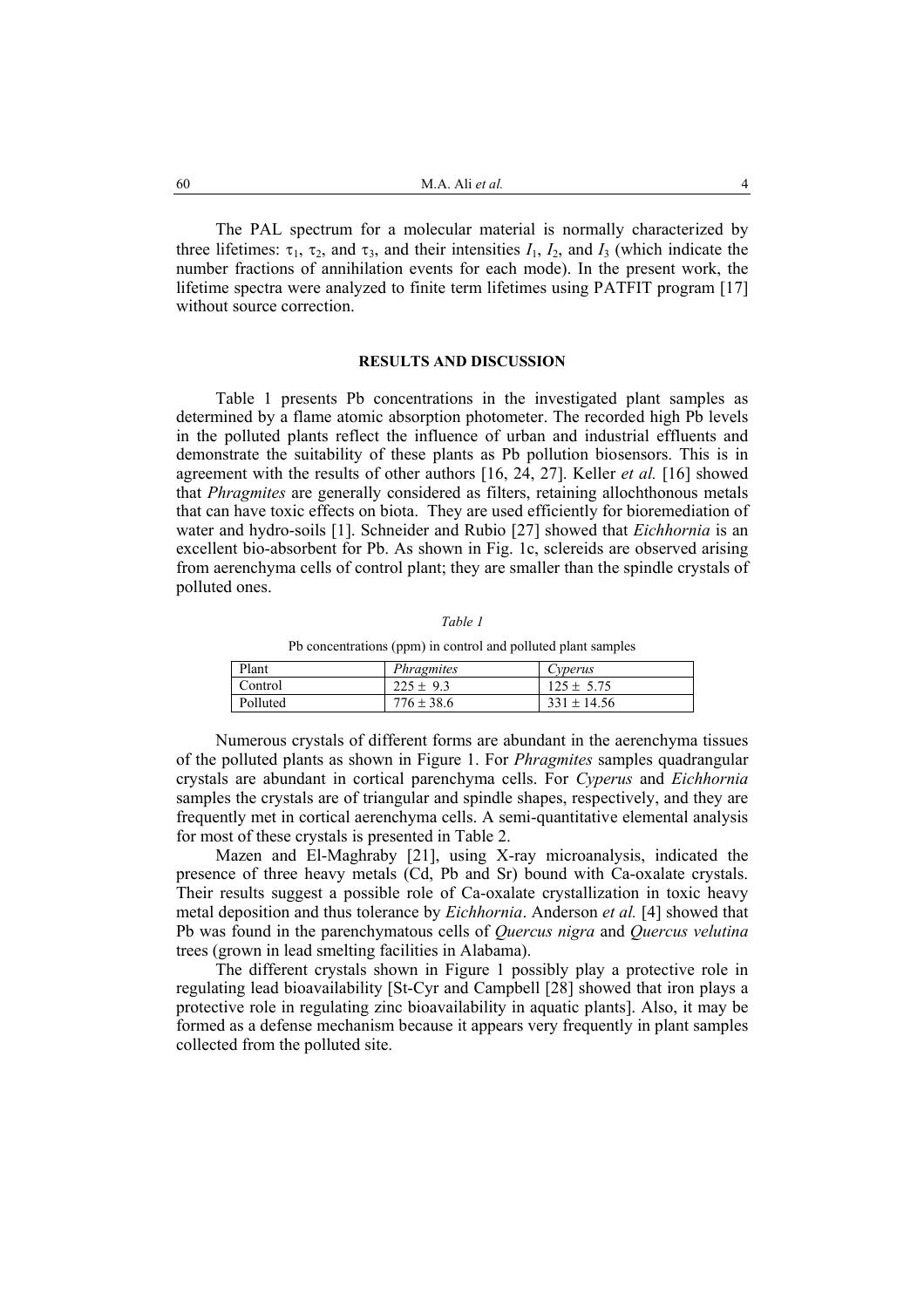

Fig. 1. Cortical parenchyma of control *Phragmites* stem (1.a), and cortical aerenchyma- of *Cyperus* stem (1.b) and *Eichhornia* petiole (1.c). Localization of lead-coated crystals is shown in the same corresponding parts of polluted plants. Arrow indicates the presence of sclereids in aerenchyma cells of Eichhornia petiole.

Figure 2 shows the PAL spectrum for nonpolluted Cyperus sample. Three lifetime components ( $\tau_1$ ,  $\tau_2$  and  $\tau_3$ ) were found to give the best variance ratio and the most reasonable standard deviations for the PAL spectra of the studied plant samples.

Table 3 presents PAL parameters for the studied samples. The short-lived component ( $\tau_1$  = 0.12–0.15 ns,  $I_1$  = 40–49%) and the intermediate component ( $\tau_2$  = 0.37–0.46 ns,  $I_2 = 25-37%$ ) are attributed mainly to p-Ps and direct annihilation of positrons, respectively.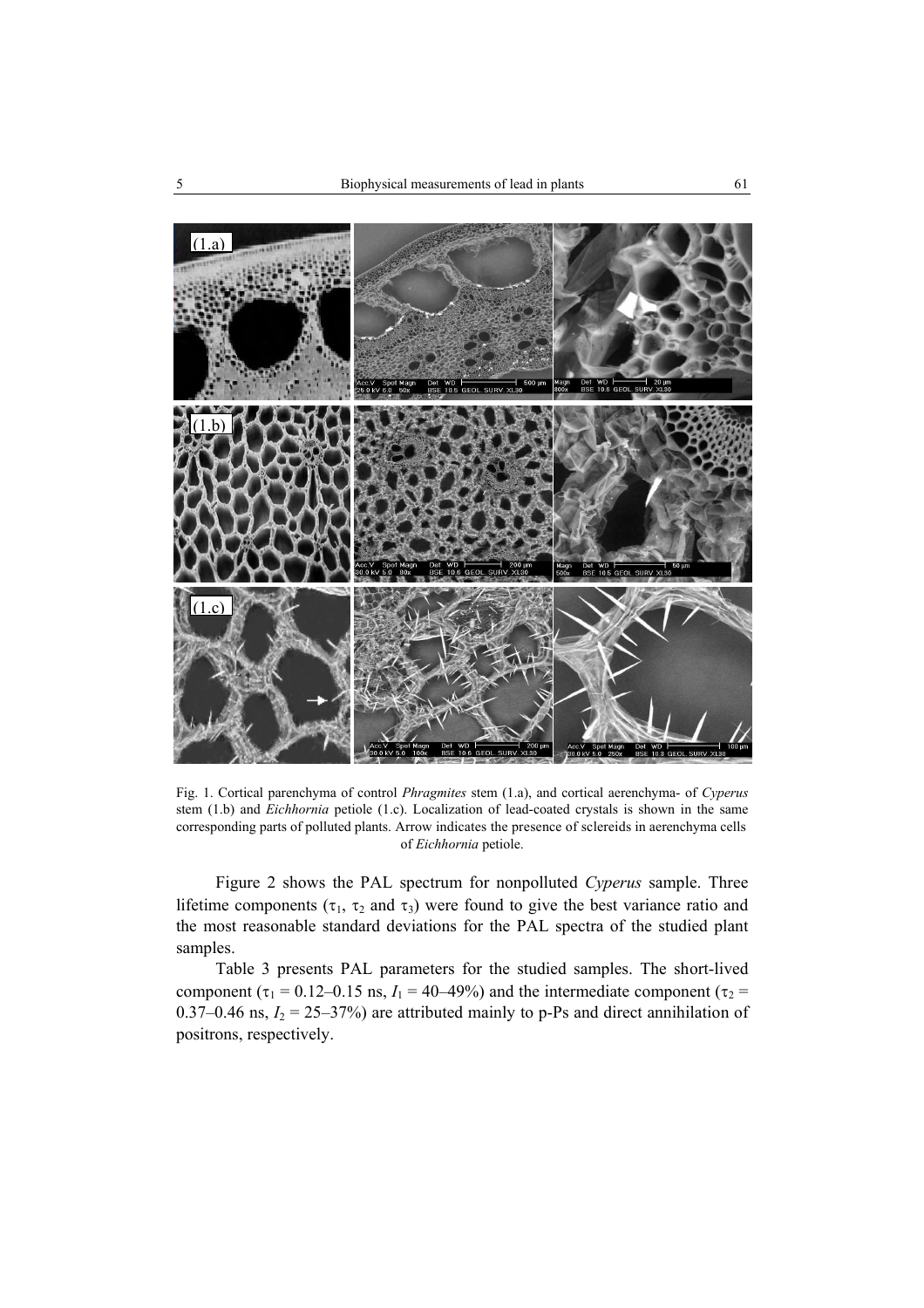## Table 2

Elemental constituents of crystals for polluted plants estimated by semi-quantitative EDX analysis\*

| <i>Phragmites</i> | Cyperus          | Eichhornia         |  |
|-------------------|------------------|--------------------|--|
| 1.2Pb             | 2.06Pb           | 3.2Pb              |  |
| 97.53 Si          | 93 Ca            | 44.26 Cl           |  |
| $0.8$ Al          | 4.94 K, Al and P | 42.42 K            |  |
| 0.47 Cu           |                  | 2.84 Ca            |  |
|                   |                  | 7.28 Fe, Cu, Al, P |  |

\*All concentrations are in %/wt.

| Plant name           |   | $\tau_3$ (ns)     | $I_3\%$            | Free volume hole<br>size $V_{\text{Psh}}(A^3)$ |
|----------------------|---|-------------------|--------------------|------------------------------------------------|
| Phragmites australis |   | $1.350 \pm 0.007$ | $18.848 \pm 0.238$ | $42.105 \pm 0.009$                             |
|                      | P | $1.265 \pm 0.006$ | $22.860 \pm 0.260$ | $35.969 \pm 0.010$                             |
| Cyperus rotundus     |   | $1.344 \pm 0.008$ | $20.457 \pm 0.287$ | $41.635 \pm 0.011$                             |
|                      | P | $1.551 \pm 0.009$ | $17.967 \pm 0.237$ | $57.565 \pm 0.013$                             |
| Eichhornia crassipes |   | $1.063 \pm 0.005$ | $26.106 \pm 0.380$ | $22.710 \pm 0.008$                             |
|                      | P | $1.297 \pm 0.006$ | $22.938 \pm 0.263$ | $38.226 \pm 0.007$                             |

PAL parameters for control (C) and polluted (P) plants

Table 3

Detailed analysis of these two components ( $\tau_1$  and  $\tau_2$ ) is difficult because of the possible formation of positron and positronium compounds that contribute to both of them. The long-lived component ( $\tau_3$  = 1.06–1.55 ns,  $I_3$  = 18–26 %) is due to pick-off annihilation of the ortho-positronium (o-Ps) in free volume holes. It is expected to be sensitive to structural transformation occurring in plants, and it is considered as the mean value of the o-Ps lifetimes in the free volume holes of different sizes.  $I_3$  reflects the number of free volume sites where pick-off annihilation occurs. Figure 2 shows the PAL spectrum for non polluted Cyperus sample.

As shown in Figure 3, for *Eichhornia* and *Cyperus* samples  $\tau_3$  are larger for polluted than for control ones. For *Phragmites* samples,  $\tau_3$  is shorter for polluted than for control sample. The variation of  $I_3$  is suggestive for some changes taking place in the studied samples, i.e., the formation of numerous crystals of different forms in polluted plants is confirmed by SEM photographs. The decrease in o-Ps formation (smaller  $I_3$ ) for polluted Cyperus and Eichhornia samples could be attributed to: Pb coated crystals in these plants acting as efficient traps for the precursor of Ps. Thus the deposited Pb act as efficient traps for free electrons generated in the spur, thus reducing efficiently the number of electrons available for the combination with the positron at the end of its track.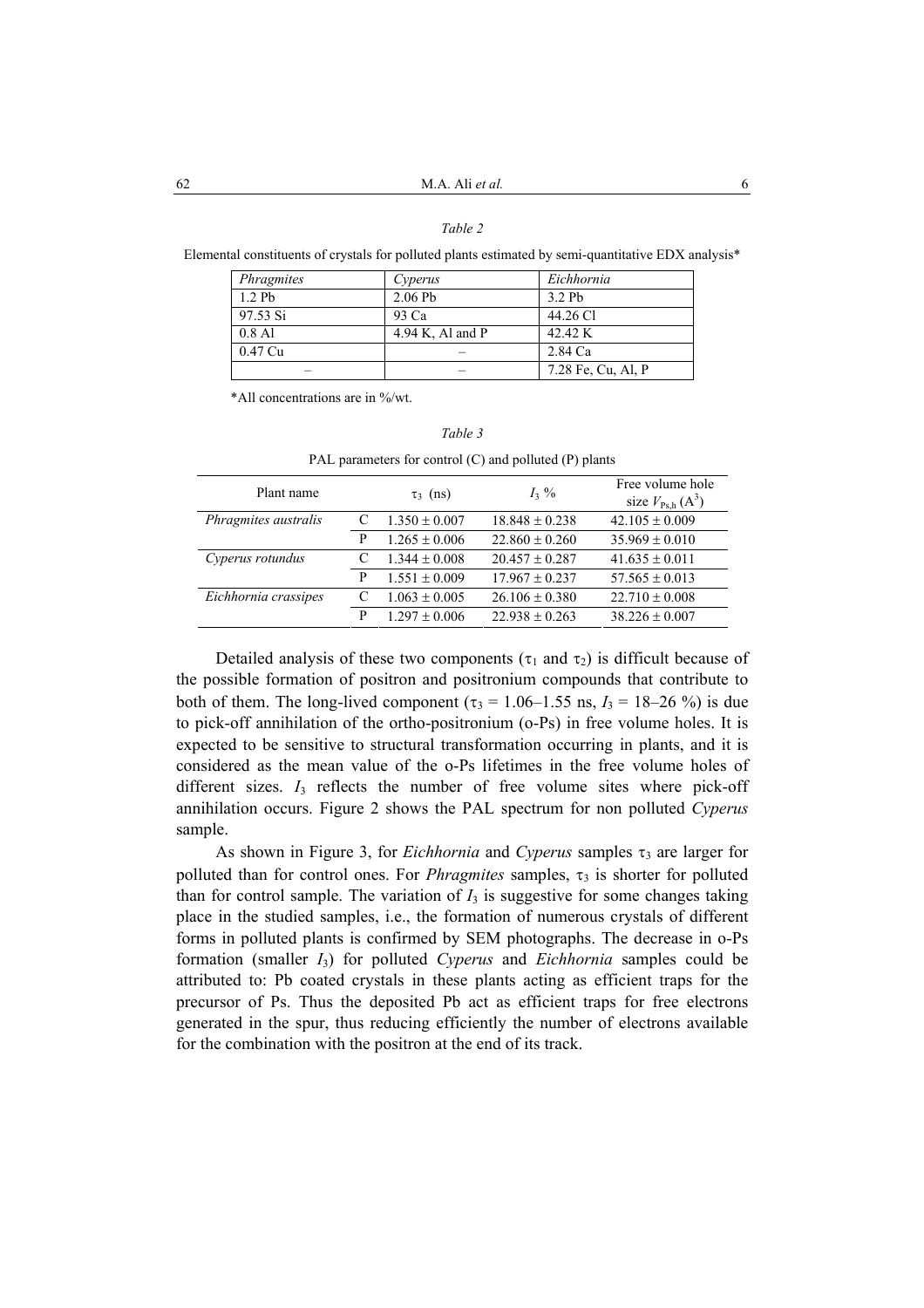

Fig. 2. PAL spectrum for non polluted Cyperus sample.

Figure 3 depicts the dependence of PAL parameters on Pb concentrations in the plant samples studied.

A simple kinetic model describing the competition between the positron and scavenger molecules for free electrons has been developed by Ache et al. [2]. Despite the increase in Pb concentrations in *Phragmites* samples in comparison with the other two species, o-Ps formation increased (larger  $I_3$ ). This may be interpreted as follows: as shown in Figure 1, *Phragmites* have larger crystals than those for others. From the geometrical point of view, the formation of such big crystals gives a chance to form a free volume between them. So the o-Ps intensity is increased.

The average of the free volume hole size ( $V_{\text{Psh}} = 4/3 \pi R^3$ ) which probed by the o-Ps lifetime  $(\tau_3)$  was calculated from the following relation between  $\tau_3$  and the average free volume hole radius " $R$ ":

$$
\tau_3 = 0.5 \left\{ 1 - \frac{R}{R_o} + \frac{1}{2\pi} \sin\left(\frac{2\pi R}{R_o}\right) \right\}^{-1} \quad \text{(ns)} \tag{1}
$$

where  $R_0 = R + \Delta R$  and  $\Delta R = 1.656$  Å is the thickness of the homogeneous electron layer in which the positron annihilates [23]. Figure 3 shows the variation of free volume hole size for the studied samples. As shown in figure 3, for polluted Eichhornia and Cyperus samples, the overall free volume is larger than that of control ones. This may be explained as follows: since the mass of  $P_s$  is small and the zero-point energy is large, as  $E_0(eV) = 0.188 / R$  [11], a small difference in the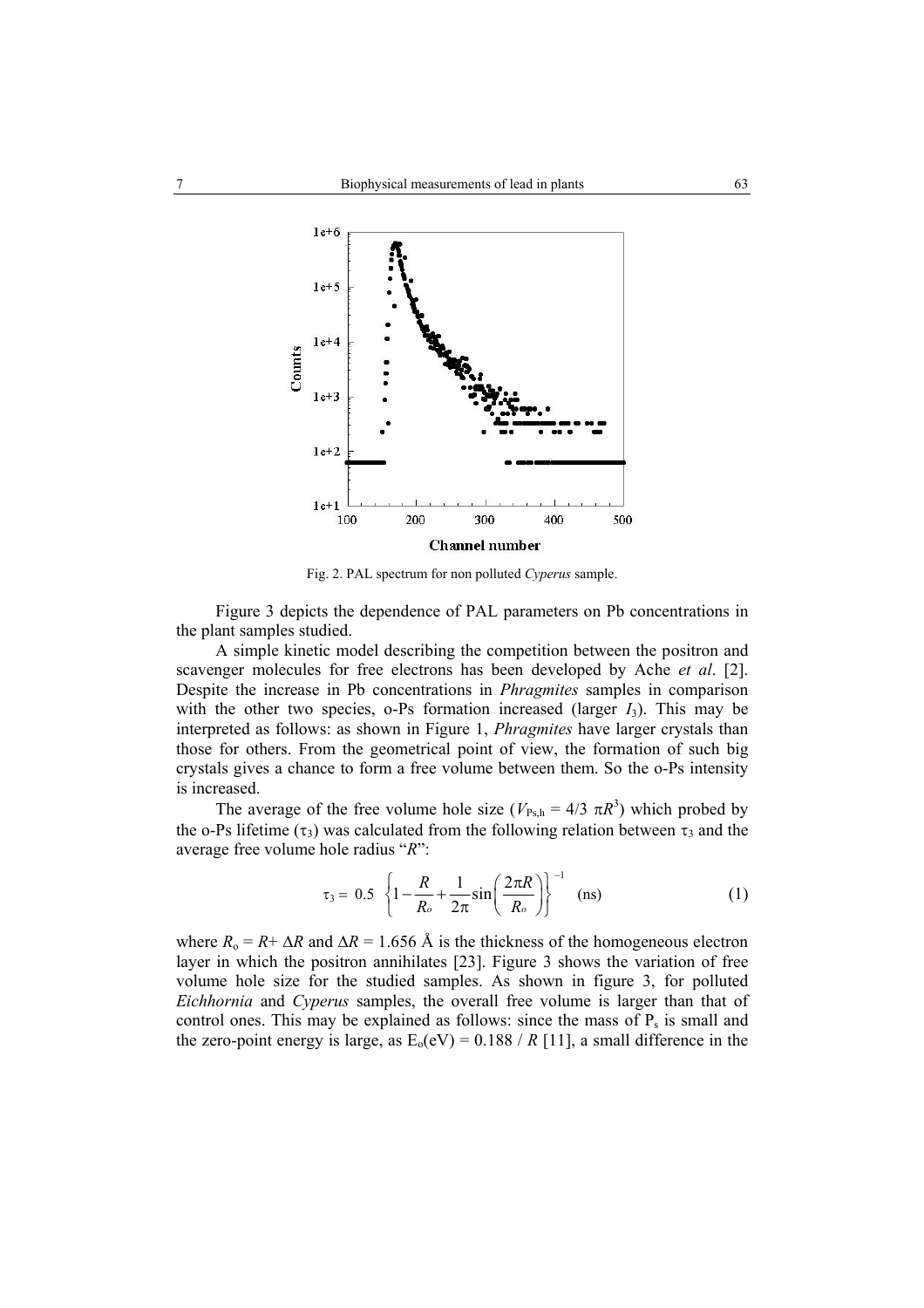free volume hole radius,  $R$ , can easily cause an energy difference larger than thermal energy (according to the spherical well model with infinite length). Owing to this particular quantum mechanical nature Ps can be preferentially transported to larger holes.



Fig. 3. Dependence of PAL parameters on Pb concentrations in the studied plants  $\overline{(\bullet)}$ : control. o: polluted).

Thus it is quite probable that Ps is transported to larger holes generated as a result of formation of spendle-and triangular Pb crystals (Fig. 1). The behavior is opposite for polluted *Phragmites* samples, where the overall free volume is smaller than that of control ones, indicating a substantial (14.57%) constriction due to accumulation of large amount of Pb as revealed by atomic absorption data (Table 1) [776 ppm, a higher value in comparison with the other two species].

The probability of o-Ps is related to the fraction of free volume holes. For convenience, a relative fractional of the free volume hole is defined as [25]:

$$
f_{\rm r} = I_3 \ V_{\rm h,Ps}.\tag{2}
$$

The ratios between the relative fraction of the free volume holes in polluted samples to that in control ones are 1.035, 1.215 and 1.479 for *Phragmites*, *Cyperus* and *Eichhornia*, respectively, corresponding to 3.45, 2.65 and 1.334 for lead concentrations. Thus, the increase in Pb concentrations results in the decrease in relative fraction ratio.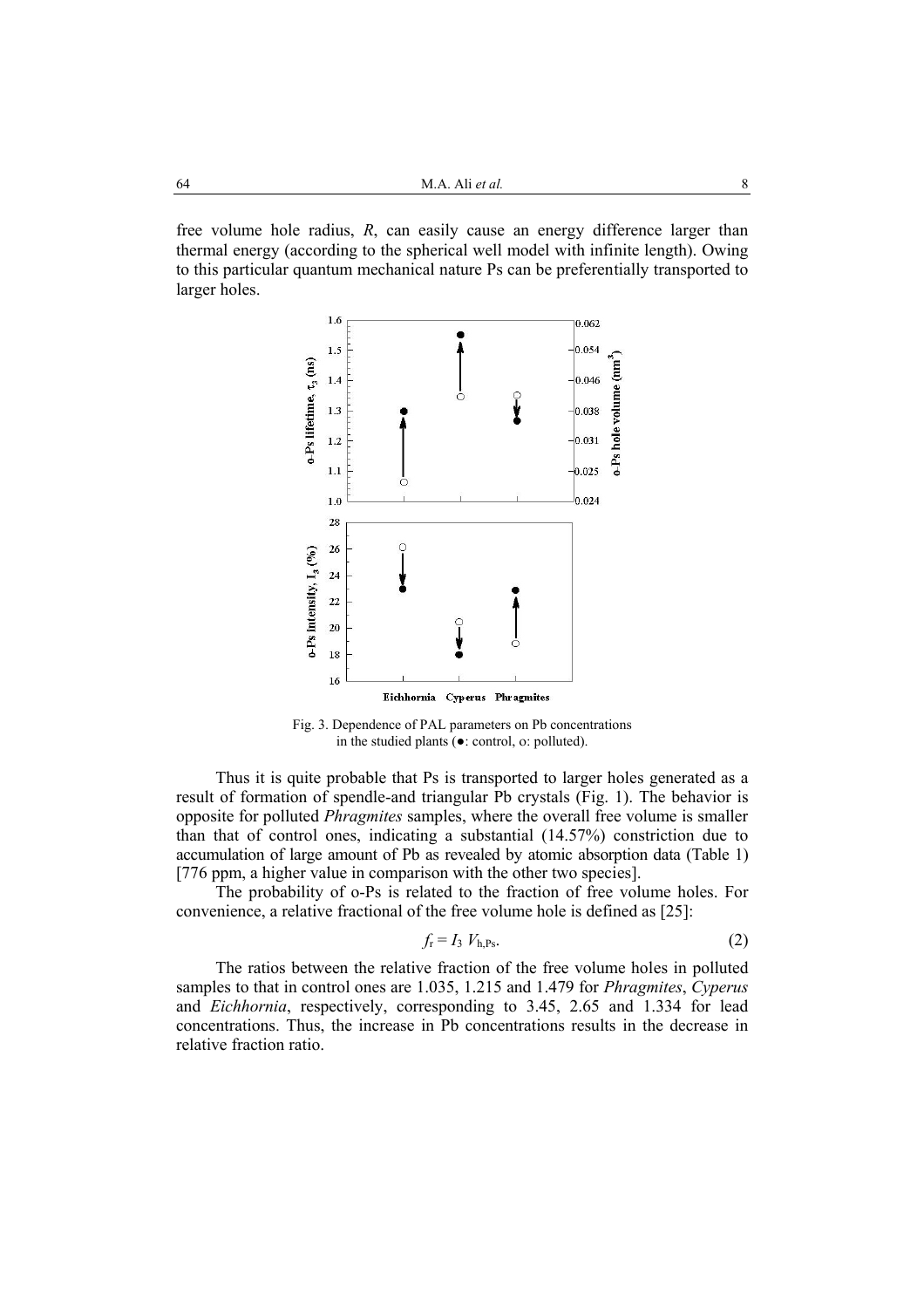A structural behavior is evident in Figure 3 which seems to reflect changes in crystal shape, i.e., the Ps reactivity is affected by the form and size of the crystals, a structure effect which has previously been observed by Jean and Ache [14] and Jain [12].

### **CONCLUSION**

The process of lead deposition is cooperative and brings about several structural transformations. Positron annihilation data is related to the overall molecular conformation. The change in crystal shape results in concurrent variation of positron annihilation parameters. So, the advantage of using positronium to probe the Pb deposition mechanisms in biosensors plants is very unique. Also, results showed that different plants vary in their capacity to tolerate increased lead concentrations in their shoots.

#### **REFERENCES**

- ABE, K., Y. OZAKI, N. KIHOU, Introduction of fiber plants to plant bed filter systems for  $\mathbf{1}$ waste water treatment in relation to resource recycling, Soil Science and Plant Nutrition, 1997, 43.35-43.
- 2. ACHE, H., R. WILD, L. BARTAL, Inhibition of positronium formation and reactions of positronium atoms in solutions, J. Phys. Chem., 1977, 81, 941.
- ALLEN, S., Chemical Analysis of Ecological Materials, Blackwell Scientific Publications,  $3.$ Oxford, 1989
- $\mathbf{A}$ ANDERSON, A., Lead accumulation in *Quercus nigra* and *Q. velutina* near smelting facilities in Alabama, U.S.A., Water, Air and Soil Pollution, 2000, 118 (1-2), 1-11.
- 5. BODY, P., P. DOLAN, D. MULCAHY, Environmental lead: a review, Crit. Rev. Environ. Control, 1991, 20, 299-310.
- 6. BOULOS, L., Flora of Egypt Checklist, Al Hadara Publ., Cairo, 1995, p. 213.
- 7. DENNY, H., D. WILKINS, Zinc tolerance in *Betula* spp. I) Effect of external concentration of zinc on growth and uptake, New Phytol., 1987, 106, 517.
- 8. GRAF, G., E. HANDEL, P. MCMAHON, J. GLASS, Positronium and Muonium Chemistry, H. Ache (Ed.), ACS Press, Washington D.C., 1979, p. 67.
- 9. GROTZ, N., T. FOX, E. CONNOLLY, W. PARK, M. GUERINOT, D. EIDE, Identification of a family of zinc transporter genes from Arabidopsis that respond to zinc deficiency. Proc. Natl. Acad. Sci. USA, 1998, 95, 7220-7224.
- 10. GUSTAFSON, D., Positronium formation in muscle, an investigation of the structure of cell water, *Biophysical J.*, 1970, 10(4), 316.
- 11. ITO, Y., H. MOHAMED, T. SEGUCHI, A. OSHIMA, Vacancy spectroscopy of radiation crosslinked and degraded polytetrafluoroethylenes, Radiat. Phys. Chem., 1996, 48, 775–779.
- 12. JAIN, P., Positron Annihilation Spectroscopy and Micellar Systems, Adv. Colloid Interface Sci., 1995, 54, 17-54.
- 13. JEAN, Y., Positron annihilation spectroscopy for chemical analysis: A novel probe for microstructural analysis of polymers, Microchemicals J., 1991, 42, 72-102.
- 14. JEAN, Y., H. ACHE, Positronium reactions in micellar systems, J. Am. Chem. Soc., 1977, 99, 7504.